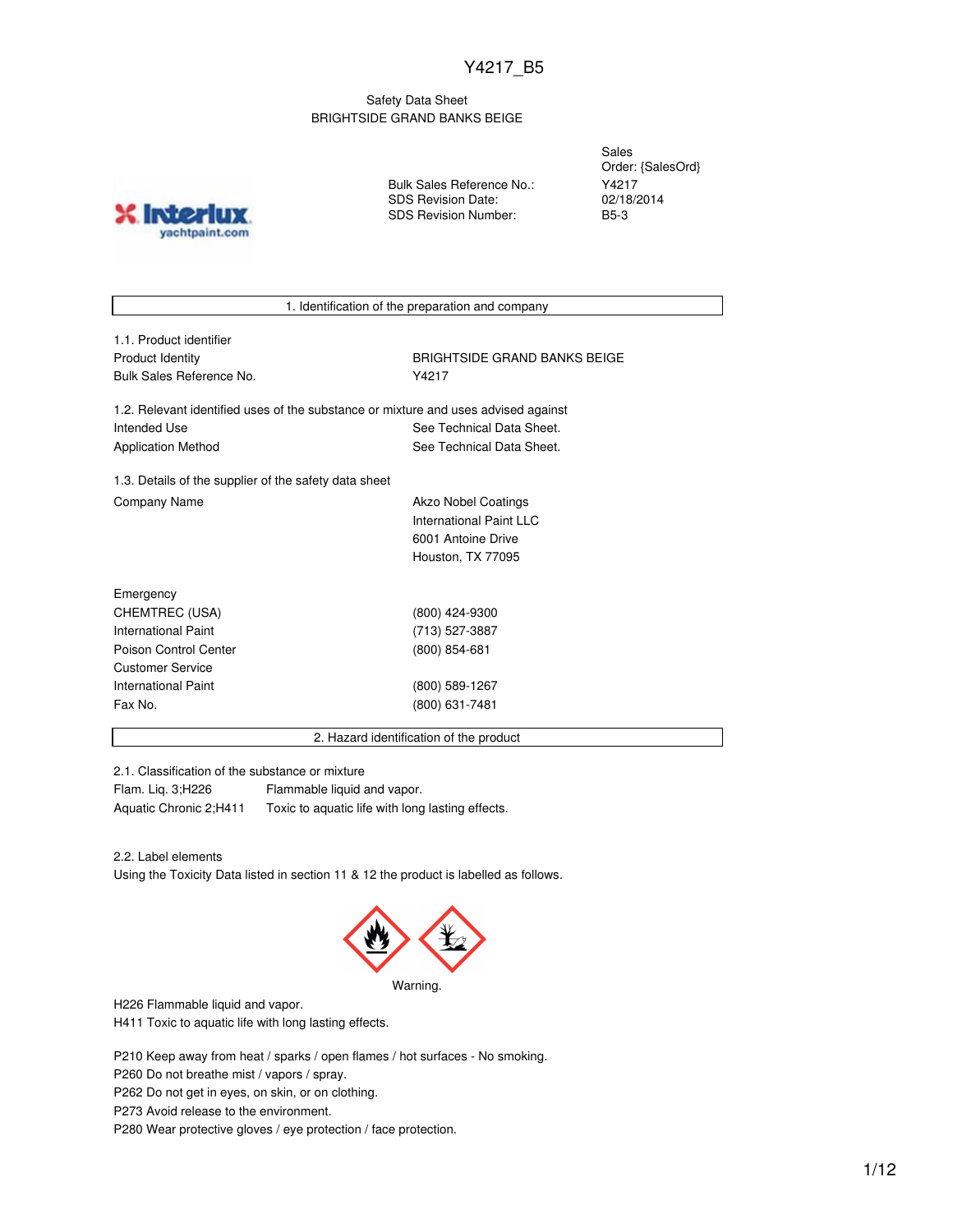P301+310 IF SWALLOWED: Immediately call a POISON CENTER or doctor/physician. P303+361+353 IF ON SKIN (or hair): Remove/Take off immediately all contaminated clothing. Rinse skin with water/shower.

P331 Do NOT induce vomiting.

P370 In case of fire: Use water spray, fog, or regular foam..

P391 Collect spillage.

P403+233 Store in a well ventilated place. Keep container tightly closed.

P501 Dispose of contents / container in accordance with local / national regulations.

HMIS Rating **Health: 2** Flammability: 2 Reactivity: 0

| 3. Composition/information on ingredients |
|-------------------------------------------|
|                                           |

This product contains the following substances that present a hazard within the meaning of the relevant State and Federal Hazardous Substances regulations.

| Ingredient/Chemical<br><b>Designations</b>                                             |              | Weight % GHS Classification                                                                             | <b>Notes</b> |
|----------------------------------------------------------------------------------------|--------------|---------------------------------------------------------------------------------------------------------|--------------|
| Titanium dioxide<br><b>CAS Number:</b><br>0013463-67-7                                 | $25 - 50$    |                                                                                                         | [1][2]       |
| Stoddard solvent<br><b>CAS Number:</b><br>0008052-41-3                                 | $10 - 25$    | Asp. Tox. 1; H304                                                                                       | [1][2]       |
| Solvent naphtha (petroleum),<br>medium aliphatic<br><b>CAS Number:</b><br>0064742-88-7 | $10 - 25$    | Asp. Tox. 1; H304                                                                                       | [1]          |
| SATURATED HYDROCARBON<br><b>CAS Number:</b><br><b>TS-KS6505</b>                        | $1.0 - 10$   | ----                                                                                                    | $[1]$        |
| Kerosene<br><b>CAS Number:</b><br>0008008-20-6                                         | $1.0 - 10$   | Asp. Tox. 1: H304                                                                                       | [1][2]       |
| Propylene glycol monomethyl<br>ether acetate<br><b>CAS Number:</b><br>0000108-65-6     | $1.0 - 10$   | Flam. Liq. 3;H226                                                                                       | [1]          |
| Naphtha (petroleum), heavy<br>aromatic<br><b>CAS Number:</b><br>0064742-94-5           | $1.0 - 10$   | Asp. Tox. 1; H304                                                                                       | [1]          |
| Silica, amorphous<br>CAS Number:<br>0007631-86-9                                       | $1.0 - 10$   |                                                                                                         | $[1][2]$     |
| Aluminum hydroxide<br><b>CAS Number:</b><br>0021645-51-2                               | $1.0 - 10$   | Eye Irrit. 2;H319<br>STOT SE 3:H335                                                                     | [1]          |
| Petroleum distillates,<br>hydrotreated light<br>CAS Number:<br>0064742-47-8            | $1.0 - 10$   | Asp. Tox. 1; H304                                                                                       | $[1]$        |
| Naphthalene<br><b>CAS Number:</b><br>0000091-20-3                                      | $0.10 - 1.0$ | Carc. 2:H351<br>Acute Tox. 4:H302<br><b>Aquatic Acute</b><br>1;H400<br><b>Aquatic Chronic</b><br>1;H410 | [1][2]       |
| Methyl ethyl ketoxime<br><b>CAS Number:</b><br>0000096-29-7                            | $0.10 - 1.0$ | Carc. 2;H351<br>Acute Tox. 4;H312<br>Eye Dam. 1;H318<br>Skin Sens. 1;H317                               | $[1]$        |

[1] Substance classified with a health or environmental hazard.

[2] Substance with a workplace exposure limit.

[3] PBT-substance or vPvB-substance.

\*The full texts of the phrases are shown in Section 16.

4. First aid measures

### 4.1. Description of first aid measures

General **Remove contaminated clothing and shoes. Get medical attention immediately. Wash** clothing before reuse. Thoroughly clean or destroy contaminated shoes.

Inhalation If inhaled, remove to fresh air. If not breathing, give artificial respiration. If breathing is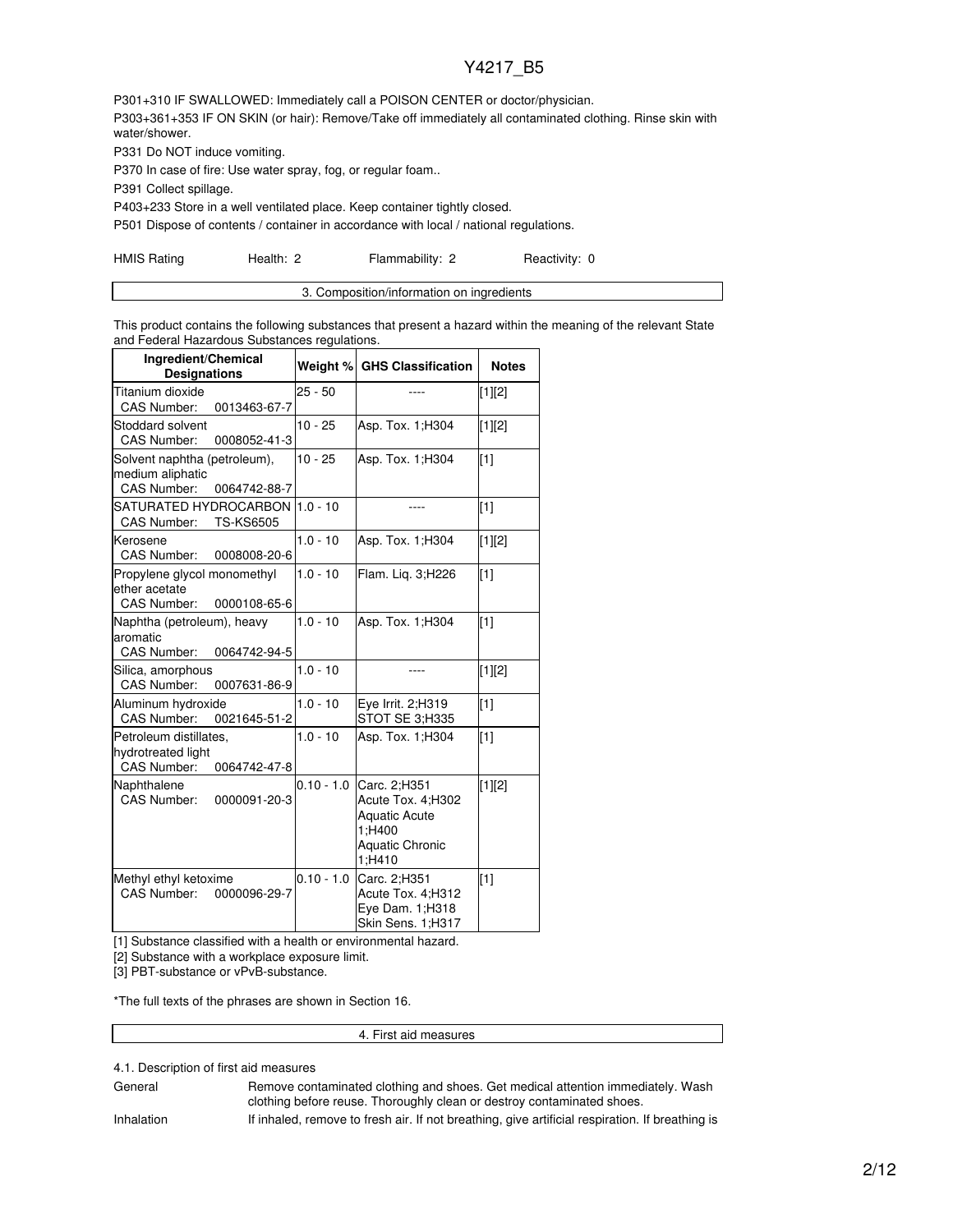|                 | difficult, give oxygen. Get medical attention immediately.                                                                                                                                                                                                                                                                                                                                                                        |
|-----------------|-----------------------------------------------------------------------------------------------------------------------------------------------------------------------------------------------------------------------------------------------------------------------------------------------------------------------------------------------------------------------------------------------------------------------------------|
| Eyes            | In case of contact, immediately flush eyes with plenty of water for at least 15 minutes.<br>Get medical attention immediately.                                                                                                                                                                                                                                                                                                    |
| Skin            | In case of contact, immediately flush skin with soap and plenty of water. Get medical<br>attention immediately.                                                                                                                                                                                                                                                                                                                   |
| Ingestion       | If swallowed, immediately contact Poison Control Center at 1-800-854-6813. DO NOT<br>induce vomiting unless instructed to do so by medical personnel. Never give anything<br>by mouth to an unconscious person.                                                                                                                                                                                                                   |
|                 | 4.2. Most important symptoms and effects, both acute and delayed                                                                                                                                                                                                                                                                                                                                                                  |
| Overview        | NOTICE: Reports have associated repeated and prolonged occupational<br>overexposure to solvents with permanent brain and nervous system damage.<br>Intentional misuse by deliberately concentrating and inhaling the contents may be<br>harmful or fatal. Avoid contact with eyes, skin and clothing.                                                                                                                             |
| Inhalation      | Harmful if inhaled. Causes lung irritation. Causes nose and throat irritation. Vapors<br>may affect the brain or nervous system causing dizziness, headache or nausea.                                                                                                                                                                                                                                                            |
| Eyes            | Risk of serious damage to eyes. Do not get in eyes. Protective equipment should be<br>selected to provide protection from exposure to the chemicals listed in Section 3 of<br>this document. Depending on the site-specific condition of use, safety glasses,<br>chemical goggles, and/or head and face protection may be required to prevent<br>contact. The equipment must be thouroughly cleaned, or discarded after each use. |
| Skin            | Causes skin irritation. May cause delayed skin irritation. May be harmful if absorbed<br>through the skin.                                                                                                                                                                                                                                                                                                                        |
| Ingestion       | Harmful if swallowed. May cause abdominal pain, nausea, vomiting, diarrhea, or<br>drowsiness.                                                                                                                                                                                                                                                                                                                                     |
| Chronic effects | Possible cancer hazard. Contains an ingredient which may cause cancer based on<br>animal data (See Section 2 and Section 15 for each ingredient). Risk of cancer<br>depends on duration and level of exposure.                                                                                                                                                                                                                    |

#### 5. Fire-fighting measures

#### 5.1. Extinguishing media

CAUTION: This product has a very low flashpoint. Use of water spray when fighting fire may be inefficient. SMALL FIRES: Use dry chemical, CO2, water spray or alcohol-resistant foam. LARGE FIRES: Use water spray, fog, or alcohol-resistant foam. Do not use straight streams. Move containers from fire area if you can do so without risk. Runoff from fire control may cause pollution. Dike fire control water for later disposal. Do not scatter the material.

5.2. Special hazards arising from the substance or mixture

May produce hazardous fumes when heated to decomposition as in welding. Fumes may produce Carbon Dioxide and Carbon Monoxide.

5.3. Advice for fire-fighters

Cool closed containers exposed to fire by spraying them with water. Do not allow run off water and contaminants from fire fighting to enter drains or water courses.

ERG Guide No.

6. Accidental release measures

6.1. Personal precautions, protective equipment and emergency procedures

ELIMINATE ALL IGNITION SOURCES (no smoking, flares, sparks or flames in immediate area). Use only non-sparking equipment to handle spilled material and absorbent. Do not touch or walk through spilled material. Stop leak if you can do so without risk. Prevent entry into waterways, sewers, basements or confined areas. A vapor suppressing foam may be used to reduce vapors. Absorb or cover with dry earth, sand, or other non-combustible material and transfer to containers. Use non-sparking tools to collect absorbed material.

6.2. Environmental precautions

Do not allow spills to enter drains or watercourses.

6.3. Methods and material for containment and cleaning up

CALL CHEMTREC at (800)-424-9300 for emergency response. Isolate spill or leak area immediately for at least 25 to 50 meters (80 to 160 feet) in all directions. Keep unauthorized personnel away. Stay upwind. Keep out of low areas. Ventilate closed spaces before entering. LARGE SPILLS: Consider initial downwind evacuation for at least 300 meters (1000 feet).

7. Handling and storage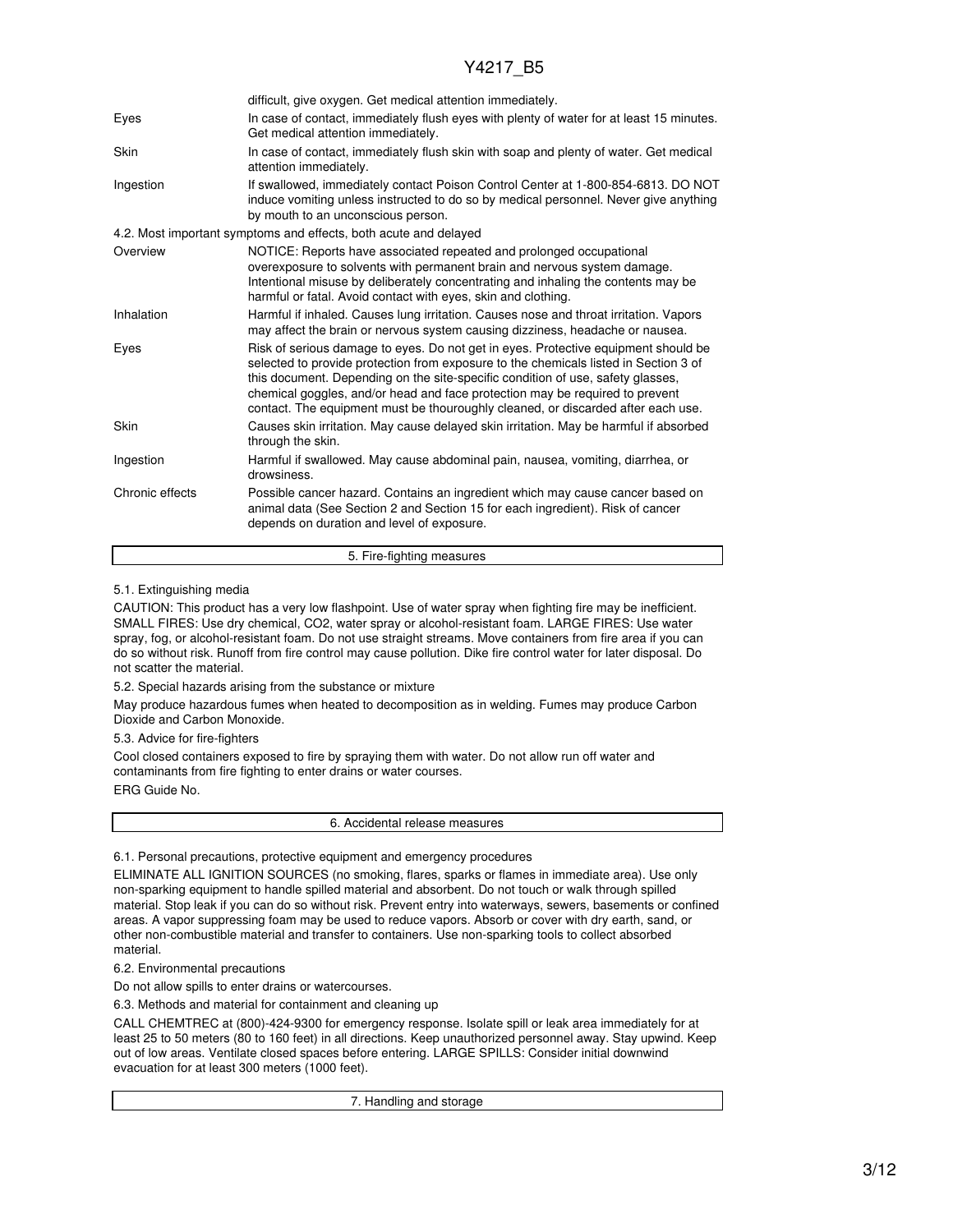7.1. Precautions for safe handling Handling Vapors may cause flash fire or ignite explosively.

In Storage Keep away from heat, sparks and flame.

7.2. Conditions for safe storage, including any incompatibilities Store between 40-100F (4-38C). Do not get in eyes, on skin or clothing. Strong oxidizing agents. Do not smoke. Extinguish all flames and pilot lights, and turn off stoves, heaters, electric motors and other sources of ignition during use and until all vapors are gone.

7.3. Specific end use(s) Close container after each use.

Wash thoroughly after handling.

Prevent build-up of vapors by opening all windows and doors to achieve cross-ventilation.

|                          |                                                           | Exposure      |                                                                                                |
|--------------------------|-----------------------------------------------------------|---------------|------------------------------------------------------------------------------------------------|
| CAS No.                  | Ingredient                                                | <b>Source</b> | Value                                                                                          |
| 0000091-20-3 Naphthalene |                                                           | OSHA          | 10 ppm TWA; 50 mg/m3 TWA15 ppm STEL; 75<br>mg/m3 STEL                                          |
|                          |                                                           | <b>ACGIH</b>  | 10 ppm TWA15 ppm STEL                                                                          |
|                          |                                                           | <b>NIOSH</b>  | 10 ppm TWA; 50 mg/m3 TWA15 ppm STEL; 75<br>mg/m3 STEL250 ppm IDLH                              |
|                          |                                                           | Supplier      |                                                                                                |
|                          |                                                           | OHSA,<br>CAN  | 10 ppm TWA15 ppm STEL                                                                          |
|                          |                                                           | Mexico        | 10 ppm TWA LMPE-PPT; 50 mg/m3 TWA<br>LMPE-PPT15 ppm STEL [LMPE-CT]; 75 mg/m3<br>STEL [LMPE-CT] |
|                          |                                                           | <b>Brazil</b> |                                                                                                |
|                          | 0000096-29-7 Methyl ethyl ketoxime                        | <b>OSHA</b>   |                                                                                                |
|                          |                                                           | <b>ACGIH</b>  |                                                                                                |
|                          |                                                           | <b>NIOSH</b>  |                                                                                                |
|                          |                                                           | Supplier      |                                                                                                |
|                          |                                                           | OHSA,<br>CAN  |                                                                                                |
|                          |                                                           | Mexico        |                                                                                                |
|                          |                                                           | <b>Brazil</b> |                                                                                                |
|                          | 0000108-65-6 Propylene glycol monomethyl<br>ether acetate | <b>OSHA</b>   |                                                                                                |
|                          |                                                           | <b>ACGIH</b>  |                                                                                                |
|                          |                                                           | <b>NIOSH</b>  |                                                                                                |
|                          |                                                           | Supplier      |                                                                                                |
|                          |                                                           | OHSA.<br>CAN  | 50 ppm TWA; 270 mg/m3 TWA                                                                      |
|                          |                                                           | Mexico        |                                                                                                |
|                          |                                                           | <b>Brazil</b> |                                                                                                |
|                          | 0007631-86-9 Silica, amorphous                            | <b>OSHA</b>   |                                                                                                |
|                          |                                                           | <b>ACGIH</b>  |                                                                                                |
|                          |                                                           | <b>NIOSH</b>  | 6 mg/m3 TWA3000 mg/m3 IDLH                                                                     |
|                          |                                                           | Supplier      |                                                                                                |
|                          |                                                           | OHSA,         |                                                                                                |
|                          |                                                           | CAN           |                                                                                                |

### 8.1. Control parameters

8. Exposure controls and personal protection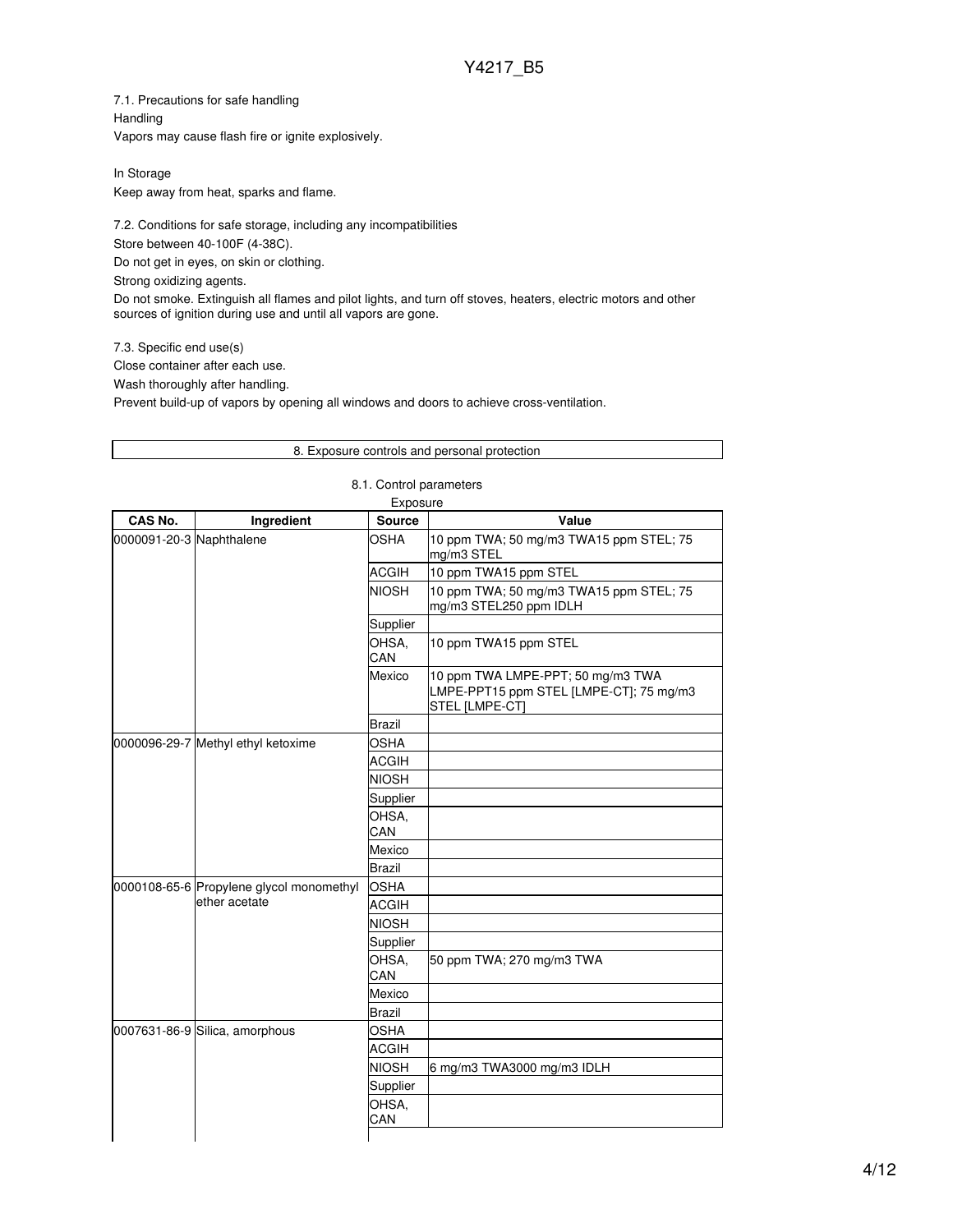Y4217\_B5

|                       |                                                               | Mexico        |                                                                                                     |
|-----------------------|---------------------------------------------------------------|---------------|-----------------------------------------------------------------------------------------------------|
|                       |                                                               | <b>Brazil</b> |                                                                                                     |
| 0008008-20-6 Kerosene |                                                               | <b>OSHA</b>   |                                                                                                     |
|                       |                                                               | <b>ACGIH</b>  | 200 mg/m3 TWA (application restricted to conditions                                                 |
|                       |                                                               |               | in which there are negligible aerosol expos                                                         |
|                       |                                                               | <b>NIOSH</b>  | 100 mg/m3 TWA                                                                                       |
|                       |                                                               | Supplier      |                                                                                                     |
|                       |                                                               | OHSA,<br>CAN  | 200 mg/m3 TWA (restricted to conditions where<br>there is negligible aerosol exposure, as total hy  |
|                       |                                                               | Mexico        |                                                                                                     |
|                       |                                                               | <b>Brazil</b> |                                                                                                     |
|                       | 0008052-41-3 Stoddard solvent                                 | <b>OSHA</b>   | 500 ppm TWA; 2900 mg/m3 TWA                                                                         |
|                       |                                                               | <b>ACGIH</b>  | 100 ppm TWA                                                                                         |
|                       |                                                               | <b>NIOSH</b>  | 350 mg/m3 TWA1800 mg/m3 Ceiling (15 min)20000<br>mg/m3 IDLH                                         |
|                       |                                                               | Supplier      |                                                                                                     |
|                       |                                                               | OHSA,         | 525 mg/m3 TWA (140C Flash aliphatic solvent)                                                        |
|                       |                                                               | CAN           |                                                                                                     |
|                       |                                                               | Mexico        | 100 ppm TWA LMPE-PPT; 523 mg/m3 TWA<br>LMPE-PPT200 ppm STEL [LMPE-CT]; 1050 mg/m3<br>STEL [LMPE-CT] |
|                       |                                                               | <b>Brazil</b> |                                                                                                     |
|                       | l0013463-67-7 lTitanium dioxide                               | OSHA          | 15 mg/m3 TWA (total dust)                                                                           |
|                       |                                                               | <b>ACGIH</b>  | 10 mg/m3 TWA                                                                                        |
|                       |                                                               | <b>NIOSH</b>  | 5000 mg/m3 IDLH                                                                                     |
|                       |                                                               | Supplier      |                                                                                                     |
|                       |                                                               | OHSA,         | 10 mg/m3 TWA                                                                                        |
|                       |                                                               | CAN           |                                                                                                     |
|                       |                                                               | Mexico        | 10 mg/m3 TWA LMPE-PPT (as Ti)20 mg/m3 STEL<br>[LMPE-CT] (as Ti)                                     |
|                       |                                                               | <b>Brazil</b> |                                                                                                     |
|                       | 0021645-51-2 Aluminum hydroxide                               | OSHA          |                                                                                                     |
|                       |                                                               | ACGIH         |                                                                                                     |
|                       |                                                               | <b>NIOSH</b>  |                                                                                                     |
|                       |                                                               | Supplier      |                                                                                                     |
|                       |                                                               | OHSA,         |                                                                                                     |
|                       |                                                               | CAN           |                                                                                                     |
|                       |                                                               | Mexico        |                                                                                                     |
|                       |                                                               | Brazil        |                                                                                                     |
|                       | 0064742-47-8  Petroleum distillates,                          | OSHA          |                                                                                                     |
|                       | hydrotreated light                                            | <b>ACGIH</b>  |                                                                                                     |
|                       |                                                               | <b>NIOSH</b>  |                                                                                                     |
|                       |                                                               | Supplier      |                                                                                                     |
|                       |                                                               | OHSA,         |                                                                                                     |
|                       |                                                               | CAN           |                                                                                                     |
|                       |                                                               | Mexico        |                                                                                                     |
|                       |                                                               | <b>Brazil</b> |                                                                                                     |
|                       | 0064742-88-7 Solvent naphtha (petroleum),<br>medium aliphatic | <b>OSHA</b>   |                                                                                                     |
|                       |                                                               | <b>ACGIH</b>  |                                                                                                     |
|                       |                                                               | <b>NIOSH</b>  |                                                                                                     |
|                       |                                                               | Supplier      |                                                                                                     |
|                       |                                                               | OHSA,         |                                                                                                     |
|                       |                                                               | CAN           |                                                                                                     |
|                       |                                                               | Mexico        |                                                                                                     |
|                       |                                                               | Brazil        |                                                                                                     |
|                       | 0064742-94-5 Naphtha (petroleum), heavy                       | <b>OSHA</b>   |                                                                                                     |
|                       | aromatic                                                      | <b>ACGIH</b>  |                                                                                                     |
|                       |                                                               | <b>NIOSH</b>  |                                                                                                     |
|                       |                                                               | Supplier      |                                                                                                     |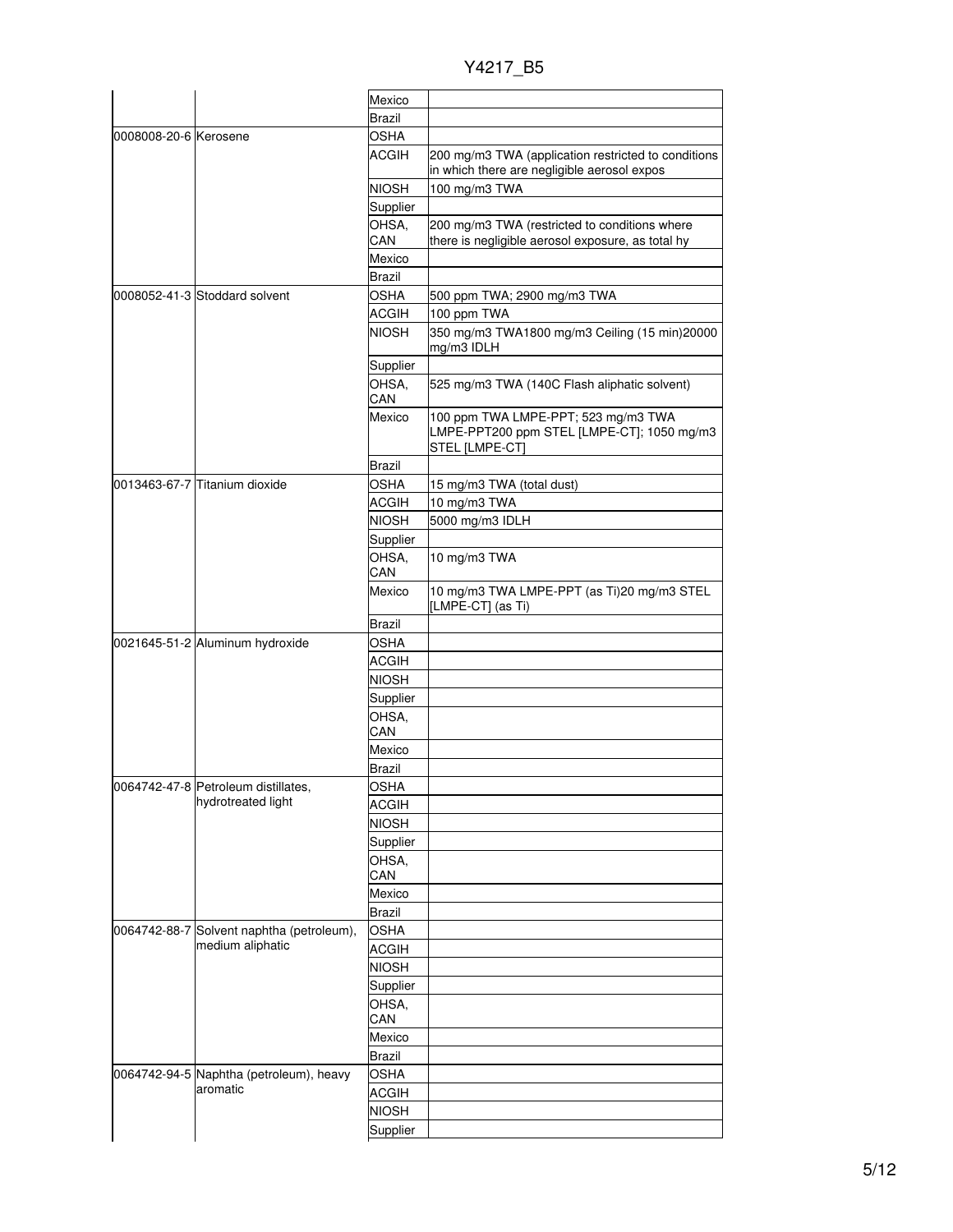|                  |                                        | OHSA,<br>CAN  |  |
|------------------|----------------------------------------|---------------|--|
|                  |                                        | Mexico        |  |
|                  |                                        | <b>Brazil</b> |  |
| <b>TS-KS6505</b> | <b>SATURATED</b><br><b>HYDROCARBON</b> | <b>OSHA</b>   |  |
|                  |                                        | <b>ACGIH</b>  |  |
|                  |                                        | <b>NIOSH</b>  |  |
|                  |                                        | Supplier      |  |
|                  |                                        | OHSA,<br>CAN  |  |
|                  |                                        | Mexico        |  |
|                  |                                        | <b>Brazil</b> |  |

#### Health Data **CAS No. Ingredient Source Value** 0000091-20-3 Naphthalene Nicolas Animal Society NIOSH Hemolysis and eye irritation that causes cataracts 0000096-29-7 Methyl ethyl ketoxime NIOSH 0000108-65-6 Propylene glycol monomethyl ether acetate NIOSH 0007631-86-9 Silica, amorphous NIOSH 0008008-20-6 Kerosene NIOSH Eye nose 0008052-41-3 Stoddard solvent NIOSH Eye nose 0013463-67-7 Titanium dioxide NIOSH Lung tumors in animals 0021645-51-2 Aluminum hydroxide NIOSH 0064742-47-8 Petroleum distillates, hydrotreated light | NIOSH 0064742-88-7 Solvent naphtha (petroleum), medium aliphatic NIOSH 0064742-94-5 Naphtha (petroleum), heavy aromatic | NIOSH TS-KS6505 SATURATED HYDROCARBON NIOSH

| CAS No.                  | Ingredient                         | <b>Source</b> | Value                                                                  |
|--------------------------|------------------------------------|---------------|------------------------------------------------------------------------|
| 0000091-20-3 Naphthalene |                                    | OSHA          | Select Carcinogen: Yes                                                 |
|                          |                                    | <b>NTP</b>    | Known: No; Suspected: Yes                                              |
|                          |                                    | <b>IARC</b>   | Group 1: No; Group 2a: No; Group 2b: Yes; Group 3: No;<br>Group 4: No; |
|                          | 0000096-29-7 Methyl ethyl ketoxime | <b>OSHA</b>   | Select Carcinogen: No                                                  |
|                          |                                    | <b>NTP</b>    | Known: No; Suspected: No                                               |
|                          |                                    | <b>IARC</b>   | Group 1: No; Group 2a: No; Group 2b: No; Group 3: No;<br>Group 4: No:  |
|                          | 0000108-65-6 Propylene glycol      | OSHA          | Select Carcinogen: No                                                  |
|                          | monomethyl ether                   | <b>NTP</b>    | Known: No: Suspected: No                                               |
|                          | acetate                            | <b>IARC</b>   | Group 1: No; Group 2a: No; Group 2b: No; Group 3: No;<br>Group 4: No:  |
|                          | 0007631-86-9 Silica, amorphous     | OSHA          | Select Carcinogen: No                                                  |
|                          |                                    | <b>NTP</b>    | Known: No: Suspected: No                                               |
|                          |                                    | <b>IARC</b>   | Group 1: No; Group 2a: No; Group 2b: No; Group 3: Yes;<br>Group 4: No: |
| 0008008-20-6 Kerosene    |                                    | OSHA          | Select Carcinogen: No                                                  |
|                          |                                    | <b>NTP</b>    | Known: No: Suspected: No                                               |
|                          |                                    | <b>IARC</b>   | Group 1: No; Group 2a: No; Group 2b: No; Group 3: No;<br>Group 4: No;  |
|                          | 0008052-41-3 Stoddard solvent      | OSHA          | Select Carcinogen: No                                                  |
|                          |                                    | <b>NTP</b>    | Known: No; Suspected: No                                               |
|                          |                                    | <b>IARC</b>   | Group 1: No; Group 2a: No; Group 2b: No; Group 3: No;<br>Group 4: No:  |
|                          | 0013463-67-7 Titanium dioxide      | <b>OSHA</b>   | Select Carcinogen: Yes                                                 |
|                          |                                    | <b>NTP</b>    | Known: No; Suspected: No                                               |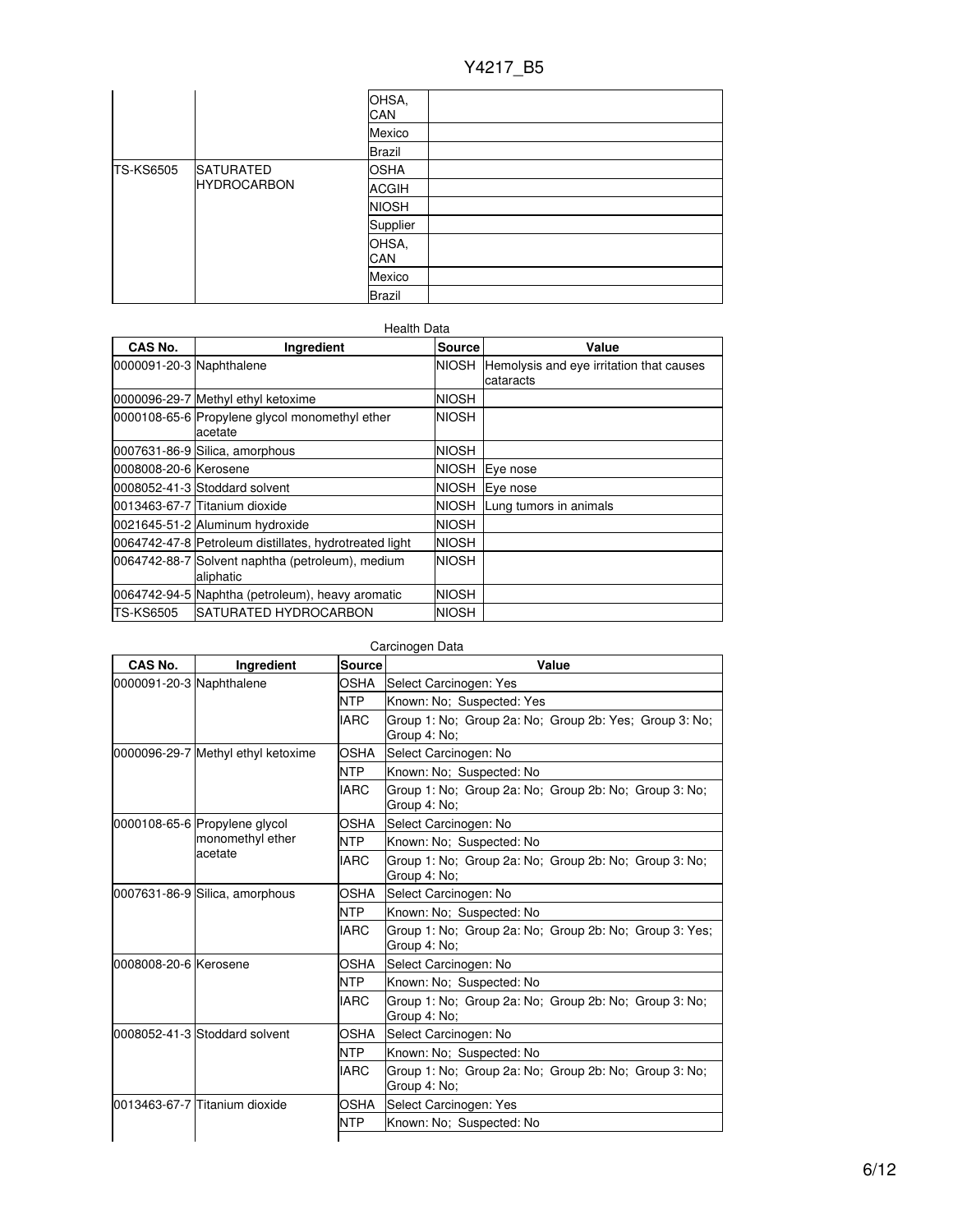|           |                                                                  | <b>IARC</b> | Group 1: No; Group 2a: No; Group 2b: Yes; Group 3: No;<br>Group 4: No; |
|-----------|------------------------------------------------------------------|-------------|------------------------------------------------------------------------|
|           | 0021645-51-2 Aluminum hydroxide                                  | OSHA        | Select Carcinogen: No                                                  |
|           |                                                                  | <b>NTP</b>  | Known: No; Suspected: No                                               |
|           |                                                                  | <b>IARC</b> | Group 1: No; Group 2a: No; Group 2b: No; Group 3: No;<br>Group 4: No;  |
|           | 0064742-47-8 Petroleum distillates,                              | OSHA        | Select Carcinogen: No                                                  |
|           | hydrotreated light                                               | <b>NTP</b>  | Known: No: Suspected: No                                               |
|           |                                                                  | <b>IARC</b> | Group 1: No; Group 2a: No; Group 2b: No; Group 3: No;<br>Group 4: No;  |
|           | 0064742-88-7 Solvent naphtha<br>(petroleum), medium<br>aliphatic | OSHA        | Select Carcinogen: No                                                  |
|           |                                                                  | <b>NTP</b>  | Known: No; Suspected: No                                               |
|           |                                                                  | <b>IARC</b> | Group 1: No; Group 2a: No; Group 2b: No; Group 3: No;<br>Group 4: No;  |
|           | 0064742-94-5 Naphtha (petroleum),                                | OSHA        | Select Carcinogen: No                                                  |
|           | heavy aromatic                                                   | <b>NTP</b>  | Known: No; Suspected: No                                               |
|           |                                                                  | <b>IARC</b> | Group 1: No; Group 2a: No; Group 2b: No; Group 3: No;<br>Group 4: No;  |
| TS-KS6505 | <b>SATURATED</b><br><b>HYDROCARBON</b>                           | OSHA        | Select Carcinogen: No                                                  |
|           |                                                                  | <b>NTP</b>  | Known: No; Suspected: No                                               |
|           |                                                                  | <b>IARC</b> | Group 1: No; Group 2a: No; Group 2b: No; Group 3: No;<br>Group 4: No;  |

## 8.2. Exposure controls

| Respiratory                 | Select equipment to provide protection from the ingredients listed in Section 3 of this<br>document. Ensure fresh air entry during application and drying. If you experience eye<br>watering, headache or dizziness or if air monitoring demonstrates dust, vapor, or mist<br>levels are above applicable limits, wear an appropriate, properly fitted respirator<br>(NIOSH approved) during and after application. Follow respirator manufacturer's<br>directions for respirator use. FOR USERS OF 3M RESPIRATORY PROTECTION<br>ONLY: For information and assistance on 3M occupational health and safety<br>products, call OH&ESD Technical Service toll free in U.S.A. 1-800-243-4630, in<br>Canada call 1-800-267-4414. Please do not contact these numbers regarding other<br>manufacturer's respiratory protection products. 3M does not endorse the accuracy of<br>the information contained in this Material Safety Data Sheet. |
|-----------------------------|-----------------------------------------------------------------------------------------------------------------------------------------------------------------------------------------------------------------------------------------------------------------------------------------------------------------------------------------------------------------------------------------------------------------------------------------------------------------------------------------------------------------------------------------------------------------------------------------------------------------------------------------------------------------------------------------------------------------------------------------------------------------------------------------------------------------------------------------------------------------------------------------------------------------------------------------|
| Eyes                        | Avoid contact with eyes. Protective equipment should be selected to provide<br>protection from exposure to the chemicals listed in Section 3 of this document.<br>Depending on the site-specific conditions of use, safety glasses, chemical goggles,<br>and/or head and face protection may be required to prevent contact. The equipment<br>must be thoroughly cleaned, or discarded after each use.                                                                                                                                                                                                                                                                                                                                                                                                                                                                                                                                  |
| Skin                        | Protective equipment should be selected to provide protection from exposure to the<br>chemicals listed in Section 3 of this document. Depending on the site-specific<br>conditions of use, protective gloves, apron, boots, head and face protection may be<br>required to prevent contact. The equipment must be thoroughly cleaned, or discarded<br>after each use.                                                                                                                                                                                                                                                                                                                                                                                                                                                                                                                                                                   |
| <b>Engineering Controls</b> | Depending on the site-specific conditions of use, provide adequate ventilation.                                                                                                                                                                                                                                                                                                                                                                                                                                                                                                                                                                                                                                                                                                                                                                                                                                                         |
| <b>Other Work Practices</b> | Emergency eye wash fountains and safety showers should be available in the<br>immediate vicinity of any potential exposure. Use good personal hygiene practices.<br>Wash hands before eating, drinking, using toilet facilities, etc. Promptly remove soiled<br>clothing and wash clothing thoroughly before reuse. Shower after work using plenty of<br>soap and water.                                                                                                                                                                                                                                                                                                                                                                                                                                                                                                                                                                |

## 9. Physical and chemical properties

| Appearance                              | <b>Coloured Liquid</b>                  |
|-----------------------------------------|-----------------------------------------|
| Odour threshold                         | Not Measured                            |
| рH                                      | No Established Limit                    |
| Melting point / freezing point          | Not Measured                            |
| Initial boiling point and boiling range | 130 ( $^{\circ}$ C) 266 ( $^{\circ}$ F) |
| Flash Point                             | 41 (°C) 105 (°F)                        |
| Evaporation rate (Ether = $1$ )         | Not Measured                            |
| Flammability (solid, gas)               | Not Applicable                          |
|                                         |                                         |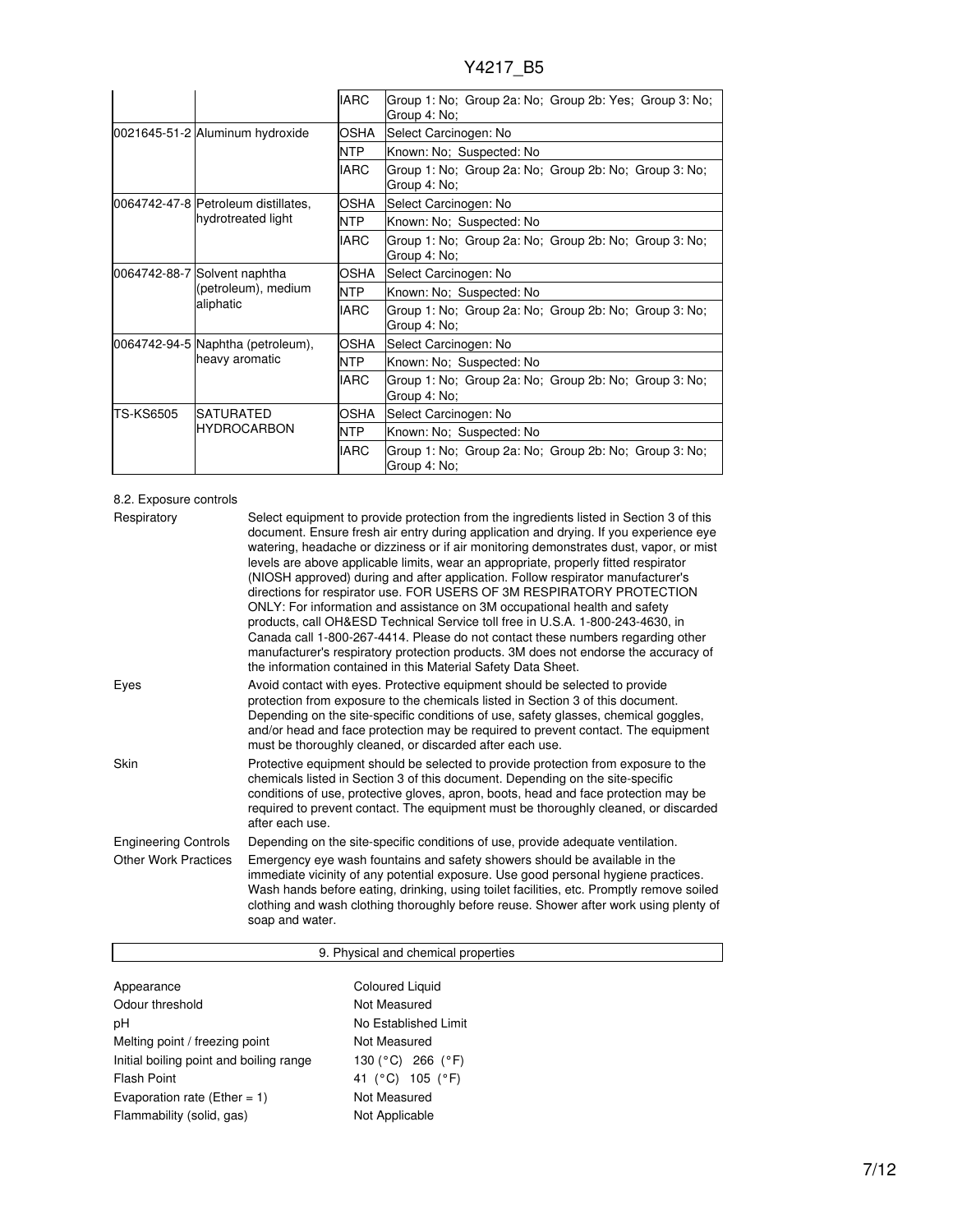| Upper/lower flammability or explosive<br>limits    | Lower Explosive Limit: .5                                                     |  |  |
|----------------------------------------------------|-------------------------------------------------------------------------------|--|--|
|                                                    | Upper Explosive Limit: No Established Limit                                   |  |  |
| vapor pressure (Pa)                                | Not Measured                                                                  |  |  |
| Vapor Density                                      | Heavier than air                                                              |  |  |
| <b>Specific Gravity</b>                            | 1.20                                                                          |  |  |
| Partition coefficient n-octanol/water (Log<br>Kow) | Not Measured                                                                  |  |  |
| Auto-ignition temperature                          | Not Measured                                                                  |  |  |
| Decomposition temperature                          | Not Measured                                                                  |  |  |
| Viscosity (cSt)                                    | No Established Limit                                                          |  |  |
| VOC $%$                                            | Refer to the Technical Data Sheet or label where information is<br>available. |  |  |
|                                                    |                                                                               |  |  |

### 10. Stability and reactivity

10.1. Reactivity

No data available 10.2. Chemical stability This product is stable and hazardous polymerization will not occur. Not sensitive to mechanical impact. Excessive heat and fumes generation can occur if improperly handled. 10.3. Possibility of hazardous reactions No data available 10.4. Conditions to avoid No data available 10.5. Incompatible materials Strong oxidizing agents. 10.6. Hazardous decomposition products

May produce hazardous fumes when heated to decomposition as in welding. Fumes may produce Carbon Dioxide and Carbon Monoxide.

11. Toxicological information

Acute toxicity

NOTICE: Reports have associated repeated and prolonged occupational overexposure to solvents with permanent brain and nervous system damage. Intentional misuse by deliberately concentrating and inhaling the contents may be harmful or fatal.

| Ingredient                                                      | Oral LD50,<br>mg/kg              | Skin LD50,<br>mg/kg                    | <b>Inhalation</b><br>Vapor LD50,<br>mg/L/4hr | <b>Inhalation</b><br>Dust/Mist LD50,<br>mg/L/4hr |
|-----------------------------------------------------------------|----------------------------------|----------------------------------------|----------------------------------------------|--------------------------------------------------|
| Titanium dioxide - (13463-67-7)                                 | 10,000.00, Rat<br>- Category: NA | 10,000.00,<br>Rabbit -<br>Category: NA | No data<br>available                         | 6.82, Rat -<br>Category: NA                      |
| Stoddard solvent - (8052-41-3)                                  | No data<br>available             | No data<br>available                   | No data<br>available                         | No data available                                |
| Solvent naphtha (petroleum), medium<br>aliphatic - (64742-88-7) | 6,000.00, Rat -<br>Category: NA  | 3.000.00.<br>Rabbit -<br>Category: 5   | No data<br>available                         | No data available                                |
| SATURATED HYDROCARBON -<br>(TS-KS6505)                          | No data<br>available             | No data<br>available                   | No data<br>available                         | No data available                                |
| Kerosene - (8008-20-6)                                          | 2,835.00, Rat -<br>Category: 5   | 2.000.00.<br>Rabbit -<br>Category: 4   | No data<br>available                         | No data available                                |
| Propylene glycol monomethyl ether<br>acetate - (108-65-6)       | 8,532.00, Rat -<br>Category: NA  | 5.000.00.<br>Rabbit -<br>Category: 5   | No data<br>available                         | No data available                                |
| Naphtha (petroleum), heavy aromatic -<br>$(64742 - 94 - 5)$     | 5,000.00, Rat -<br>Category: 5   | 2.000.00.<br>Rabbit -<br>Category: 4   | No data<br>available                         | No data available                                |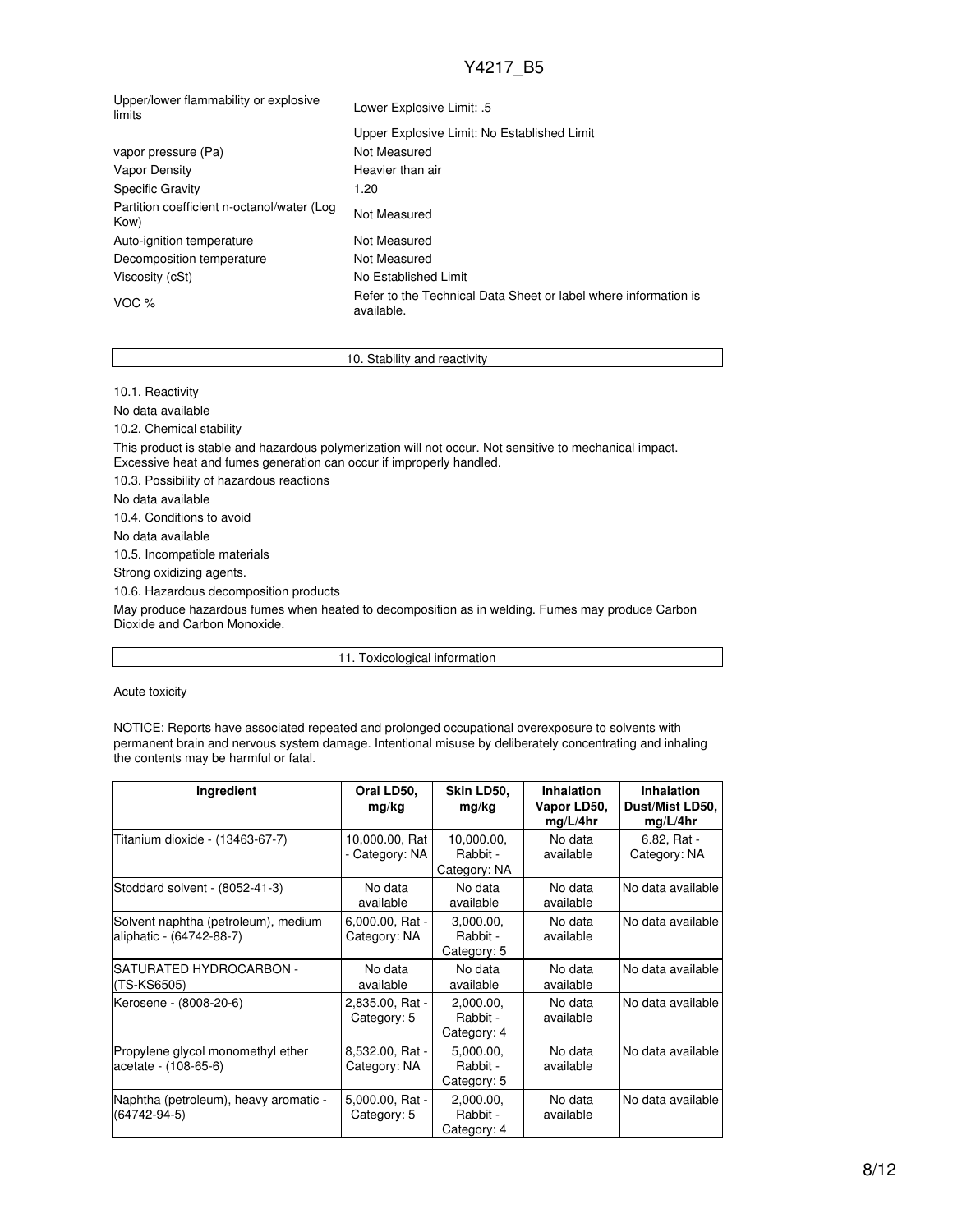| Silica, amorphous - (7631-86-9)                                   | $5.110.00$ . Rat -<br>Category: NA | 5.000.00.<br>Rabbit -<br>Category: 5   | No data<br>available        | INo data available |
|-------------------------------------------------------------------|------------------------------------|----------------------------------------|-----------------------------|--------------------|
| Aluminum hydroxide - (21645-51-2)                                 | 5.000.00, Rat -<br>Category: 5     | No data<br>available                   | No data<br>available        | INo data available |
| Petroleum distillates, hydrotreated light -<br>$(64742 - 47 - 8)$ | 5.000.00. Rat -<br>Category: 5     | 2,000.00,<br>Rabbit -<br>Category: 4   | No data<br>available        | No data available  |
| Naphthalene - (91-20-3)                                           | 490.00, Rat -<br>Category: 4       | 20.000.00.<br>Rabbit -<br>Category: NA | No data<br>available        | INo data available |
| Methyl ethyl ketoxime - (96-29-7)                                 | 930.00, Rat -<br>Category: 4       | 2,000.00,<br>Rabbit -<br>Category: 4   | 20.00, Rat -<br>Category: 4 | INo data available |

| <b>Item</b>                                                                 | Category              | Hazard                |
|-----------------------------------------------------------------------------|-----------------------|-----------------------|
| Acute Toxicity (mouth)                                                      | Not Classified        | Not Applicable        |
| Acute Toxicity (skin)                                                       | Not Classified        | Not Applicable        |
| Acute Toxicity (inhalation)                                                 | Not Classified        | Not Applicable        |
| Skin corrosion/irritation                                                   | Not Classified        | Not Applicable        |
| Eye damage/irritation                                                       | Not Classified        | Not Applicable        |
| Sensitization (respiratory)                                                 | Not Classified        | Not Applicable        |
| Sensitization (skin)                                                        | Not Classified        | <b>Not Applicable</b> |
| Germ toxicity                                                               | Not Classified        | Not Applicable        |
| Carcinogenicity                                                             | Not Classified        | Not Applicable        |
| Reproductive Toxicity                                                       | Not Classified        | <b>Not Applicable</b> |
| Specific target organ systemic toxicity Not Classified<br>(single exposure) |                       | Not Applicable        |
| Specific target organ systemic<br>Toxicity (repeated exposure)              | <b>Not Classified</b> | Not Applicable        |
| <b>Aspiration hazard</b>                                                    | Not Classified        | Not Applicable        |

12. Ecological information

12.1. Toxicity

No additional information provided for this product. See Section 3 for chemical specific data.

### Aquatic Ecotoxicity

| Ingredient                                                         | 96 hr LC50 fish,<br>mg/l           | 48 hr EC50 crustacea,<br>mg/l | ErC50 algae,<br>mg/l                             |
|--------------------------------------------------------------------|------------------------------------|-------------------------------|--------------------------------------------------|
| Titanium dioxide -<br>$(13463 - 67 - 7)$                           | 1,000.00, Fundulus<br>heteroclitus | 5.50, Daphnia magna           | 5.83 (72 hr), Pseudokirchneriella<br>subcapitata |
| Stoddard solvent -<br>(8052-41-3)                                  | Not Available                      | Not Available                 | Not Available                                    |
| Solvent naphtha<br>(petroleum), medium<br>aliphatic - (64742-88-7) | 800.00, Pimephales<br>promelas     | 100.00, Daphnia magna         | 450.00 (96 hr), Selenastrum<br>capricornutum     |
| <b>SATURATED</b><br>HYDROCARBON -<br>(TS-KS6505)                   | Not Available                      | Not Available                 | $0.00$ (hr),                                     |
| Kerosene - (8008-20-6)                                             | Not Available                      | Not Available                 | Not Available                                    |
| Propylene glycol<br>monomethyl ether<br>acetate - (108-65-6)       | 100.00, Salmo<br>gairdneri         | 500.00, Daphnia magna         | Not Available                                    |
| Naphtha (petroleum),<br>heavy aromatic -<br>(64742-94-5)           | 45.00, Pimephales<br>promelas      | 12.00, Daphnia magna          | 2.50 (72 hr), Skeletonema<br>costatum            |
|                                                                    |                                    |                               |                                                  |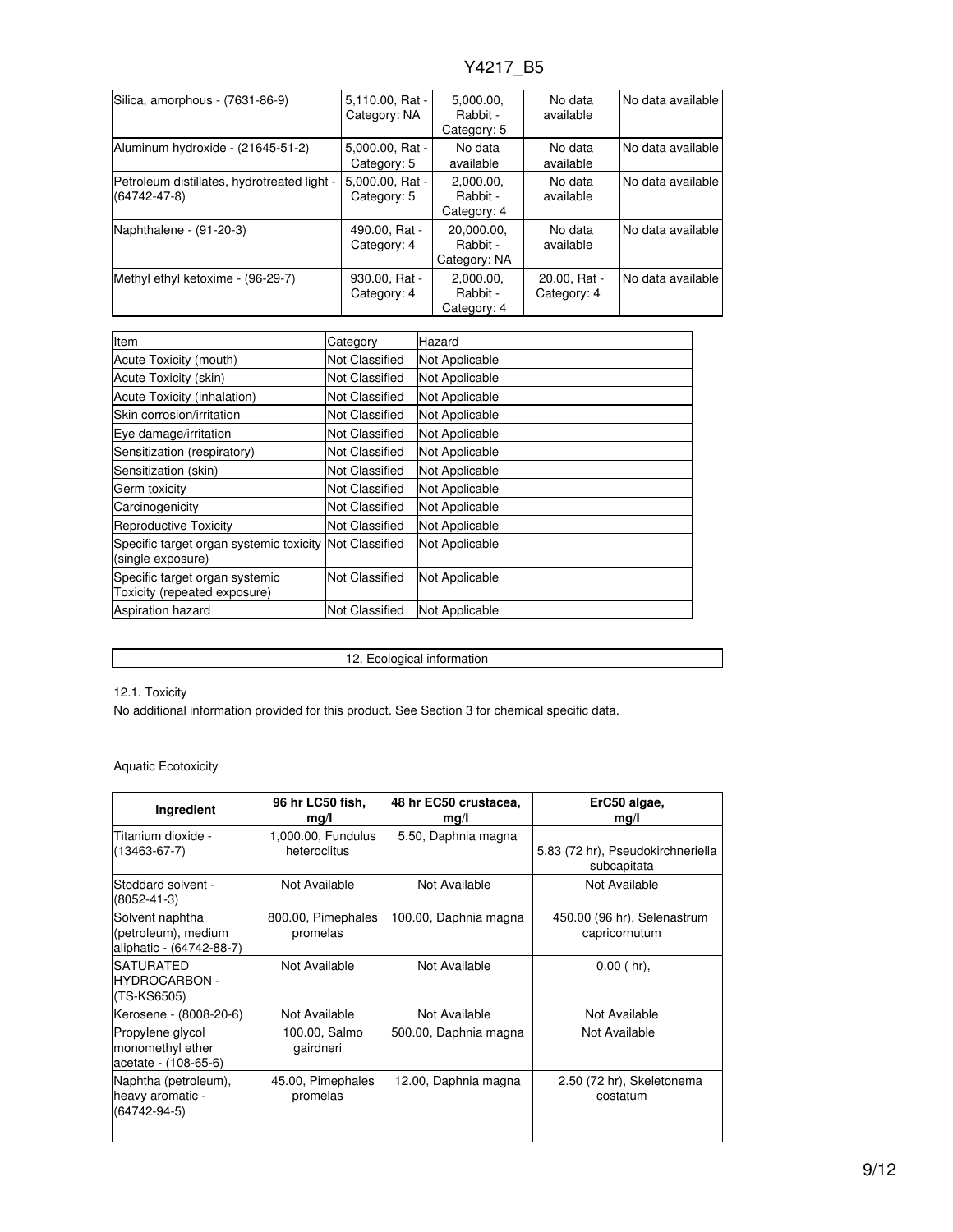| Silica, amorphous -<br>$(7631 - 86 - 9)$                             | 10,000.00, Danio<br>rerio       | 10,000.00, Daphnia<br>magna            | 10,000.00 (72 hr), Scenedesmus<br>subspicatus |
|----------------------------------------------------------------------|---------------------------------|----------------------------------------|-----------------------------------------------|
| Aluminum hydroxide -<br>$(21645 - 51 - 2)$                           | Not Available                   | Not Available                          | Not Available                                 |
| Petroleum distillates.<br>hydrotreated light -<br>$(64742 - 47 - 8)$ | 2.20, Lepomis<br>macrochirus    | 4,720.00, Dendronereides<br>heteropoda | Not Available                                 |
| Naphthalene - (91-20-3)                                              | 0.99, Oncorhynchus<br>gorbuscha | 1.60, Daphnia magna                    | 68.21 (96 hr), Scenedesmus<br>subspicatus     |
| Methyl ethyl ketoxime -<br>$(96-29-7)$                               | 320.00, Leuciscus<br>idus       | 500.00, Daphnia magna                  | 83.00 (72 hr), Scenedesmus<br>subspicatus     |

12.2. Persistence and degradability No data available 12.3. Bioaccumulative potential Not Measured 12.4. Mobility in soil No data available 12.5. Results of PBT and vPvB assessment This product contains no PBT/vPvB chemicals. 12.6. Other adverse effects No data available

13. Disposal considerations

13.1. Waste treatment methods

Do not allow spills to enter drains or watercourses.

Dispose of in accordance with local, state and federal regulations. (Also reference RCRA information in Section 15 if listed).

| 14. Transport information             |                                        |                                                                                          |                                     |                                                                                                       |
|---------------------------------------|----------------------------------------|------------------------------------------------------------------------------------------|-------------------------------------|-------------------------------------------------------------------------------------------------------|
|                                       |                                        |                                                                                          |                                     |                                                                                                       |
| 14.1. UN number                       |                                        | UN 1263                                                                                  |                                     |                                                                                                       |
| 14.2. UN proper shipping name         |                                        | PAINT - Marine pollutant (reaction product:<br>bisphenolA-(epichlorhydrin); epoxy resin) |                                     |                                                                                                       |
| 14.3. Transport hazard class(es)      |                                        |                                                                                          |                                     |                                                                                                       |
| DOT (Domestic Surface Transportation) |                                        |                                                                                          | IMO / IMDG (Ocean Transportation)   |                                                                                                       |
| <b>DOT Proper</b><br>Shipping Name    | <b>CONSUMER</b><br>COMMODITY.<br>ORM-D |                                                                                          | <b>IMDG Proper</b><br>Shipping Name | <b>PAINT</b> - Marine pollutant<br>(reaction product:<br>bisphenolA-(epichlorhydrin);<br>epoxy resin) |
| <b>DOT Hazard Class</b>               | Not Regulated                          |                                                                                          | Sub Class                           | IMDG Hazard Class Flammable Liquid, 3<br>Not applicable                                               |
| UN / NA Number                        | UN 1263                                |                                                                                          |                                     |                                                                                                       |
| DOT Packing Group                     | Not Regulated                          |                                                                                          | <b>IMDG Packing</b><br>Group        | Ш                                                                                                     |
| CERCLA/DOT RQ                         | NA gal. / NA lbs.                      |                                                                                          | System Reference                    | 181                                                                                                   |

Code

14.4. Packing group III

14.5. Environmental hazards

IMDG Marine Pollutant: Yes ( Titanium dioxide )

14.6. Special precautions for user Not Applicable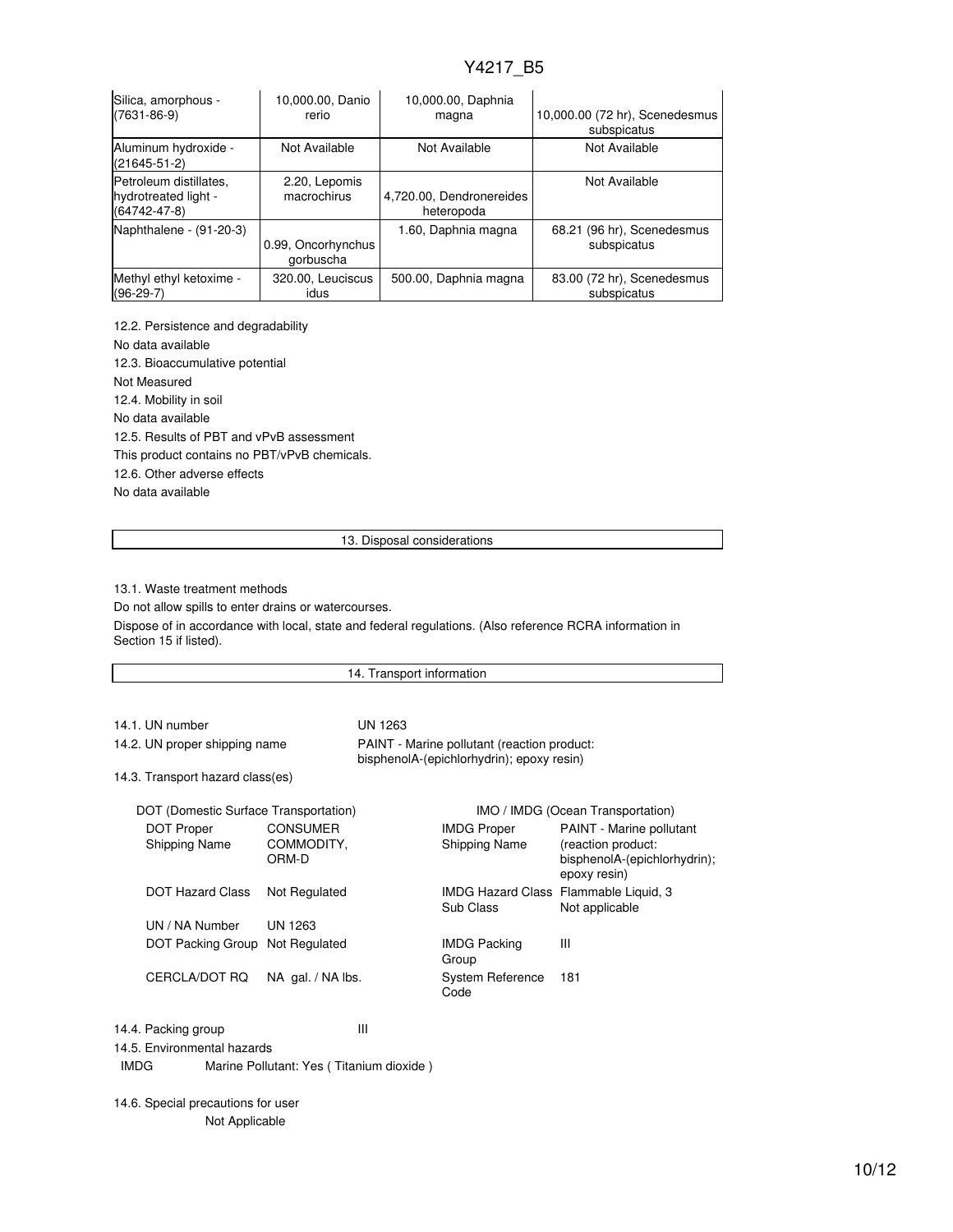### 14.7. Transport in bulk according to Annex II of MARPOL73/78 and the IBC Code Not Applicable

| 15. Regulatory information                                                |                                                                                                                                                                                                                                                                                   |  |  |
|---------------------------------------------------------------------------|-----------------------------------------------------------------------------------------------------------------------------------------------------------------------------------------------------------------------------------------------------------------------------------|--|--|
| <b>Regulatory Overview</b>                                                | The regulatory data in Section 15 is not intended to be all-inclusive, only selected<br>regulations are represented. All ingredients of this product are listed on the TSCA<br>(Toxic Substance Control Act) Inventory or are not required to be listed on the TSCA<br>Inventory. |  |  |
| <b>WHMIS Classification</b>                                               | B <sub>3</sub>                                                                                                                                                                                                                                                                    |  |  |
| DOT Marine Pollutants (10%):<br>(No Product Ingredients Listed)           |                                                                                                                                                                                                                                                                                   |  |  |
| DOT Severe Marine Pollutants (1%):<br>(No Product Ingredients Listed)     |                                                                                                                                                                                                                                                                                   |  |  |
| EPCRA 311/312 Chemicals and RQs (>.1%):                                   |                                                                                                                                                                                                                                                                                   |  |  |
| Naphthalene                                                               | (100 lb final RQ; 45.4 kg final RQ)                                                                                                                                                                                                                                               |  |  |
|                                                                           | Xylenes (o-, m-, p- isomers) (100 lb final RQ; 45.4 kg final RQ)                                                                                                                                                                                                                  |  |  |
| EPCRA 302 Extremely Hazardous (>.1%) :<br>(No Product Ingredients Listed) |                                                                                                                                                                                                                                                                                   |  |  |
| EPCRA 313 Toxic Chemicals (>.1%) :                                        |                                                                                                                                                                                                                                                                                   |  |  |
| Naphthalene                                                               |                                                                                                                                                                                                                                                                                   |  |  |
| Xylenes (o-, m-, p- isomers)                                              |                                                                                                                                                                                                                                                                                   |  |  |
| Mass RTK Substances (>1%):                                                |                                                                                                                                                                                                                                                                                   |  |  |
| Kerosene                                                                  |                                                                                                                                                                                                                                                                                   |  |  |
| Silica, amorphous                                                         |                                                                                                                                                                                                                                                                                   |  |  |
| Stoddard solvent                                                          |                                                                                                                                                                                                                                                                                   |  |  |
| Titanium dioxide                                                          |                                                                                                                                                                                                                                                                                   |  |  |
| Penn RTK Substances (>1%) :                                               |                                                                                                                                                                                                                                                                                   |  |  |
| Kerosene                                                                  |                                                                                                                                                                                                                                                                                   |  |  |
| Silica, amorphous                                                         |                                                                                                                                                                                                                                                                                   |  |  |
| Stoddard solvent                                                          |                                                                                                                                                                                                                                                                                   |  |  |
| Titanium dioxide                                                          |                                                                                                                                                                                                                                                                                   |  |  |
| (No Product Ingredients Listed)                                           | Penn Special Hazardous Substances (>.01%) :                                                                                                                                                                                                                                       |  |  |
| <b>RCRA Status:</b>                                                       |                                                                                                                                                                                                                                                                                   |  |  |
| (No Product Ingredients Listed)                                           |                                                                                                                                                                                                                                                                                   |  |  |
| N.J. RTK Substances (>1%):                                                |                                                                                                                                                                                                                                                                                   |  |  |
| Kerosene                                                                  |                                                                                                                                                                                                                                                                                   |  |  |
| Silica, amorphous                                                         |                                                                                                                                                                                                                                                                                   |  |  |
|                                                                           | Solvent naphtha (petroleum), medium aliphatic                                                                                                                                                                                                                                     |  |  |
| Stoddard solvent                                                          |                                                                                                                                                                                                                                                                                   |  |  |
| Titanium dioxide                                                          |                                                                                                                                                                                                                                                                                   |  |  |
| N.J. Special Hazardous Substances (> 01%) :                               |                                                                                                                                                                                                                                                                                   |  |  |
| Carbon black                                                              |                                                                                                                                                                                                                                                                                   |  |  |
| Benzene, ethyl-                                                           |                                                                                                                                                                                                                                                                                   |  |  |
| Naphthalene                                                               |                                                                                                                                                                                                                                                                                   |  |  |
|                                                                           | Propylene glycol monomethyl ether                                                                                                                                                                                                                                                 |  |  |
|                                                                           | Solvent naphtha (petroleum), medium aliphatic                                                                                                                                                                                                                                     |  |  |
| Xylenes (o-, m-, p- isomers)                                              |                                                                                                                                                                                                                                                                                   |  |  |
| N.J. Env. Hazardous Substances (>.1%) :                                   |                                                                                                                                                                                                                                                                                   |  |  |
| Kerosene                                                                  |                                                                                                                                                                                                                                                                                   |  |  |
| Naphthalene                                                               |                                                                                                                                                                                                                                                                                   |  |  |
| Xylenes (o-, m-, p- isomers)                                              |                                                                                                                                                                                                                                                                                   |  |  |
| Proposition 65 - Carcinogens (>0%):                                       |                                                                                                                                                                                                                                                                                   |  |  |
| Carbon black                                                              |                                                                                                                                                                                                                                                                                   |  |  |
| Benzene, ethyl-                                                           |                                                                                                                                                                                                                                                                                   |  |  |
| Naphthalene                                                               |                                                                                                                                                                                                                                                                                   |  |  |
| Titanium dioxide                                                          |                                                                                                                                                                                                                                                                                   |  |  |